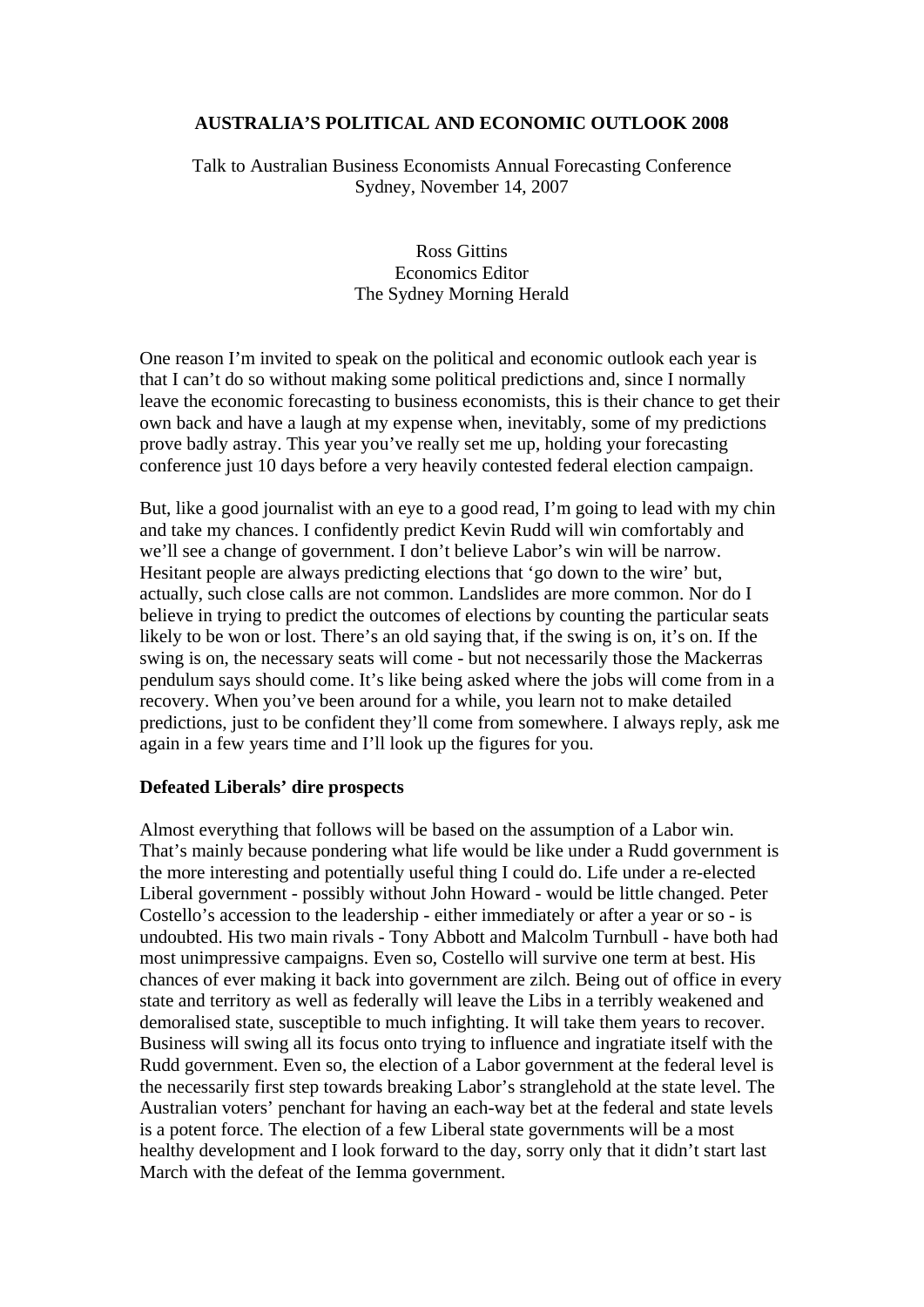### **Why Rudd will win**

If I'm right in predicting a Rudd win, the central question is why Howard was defeated at time when the economy was positively booming. It's true that - leaving aside the Left's regiment of Howard Haters - the public has not developed a dislike of Howard comparable to its loathing of Gough Whitlam or Paul Keating. I think it's mainly the It's Time factor. Howard is looking old and wizened - televising his morning walks doesn't do him any favours - whereas Rudd is young, good looking, obviously intelligent, well-spoken and capable of behaving with dignity on public occasions with presidents and the Queen. Equally importantly, unlike Howard whose voice and visage we've grown tired of after his three decades in public life - Rudd has no track record. No list of broken promises to his name. It's important to understand that the flip side of cynicism is naivety and the electorate regularly flipflops from one to the other. In short, Rudd's new face makes him someone in whom hope can spring eternal.

This election campaign is about personalities, not policies. Rudd keeps saying he stands for 'fresh ideas'. What is the fresh idea? It's Kevin Rudd. He's sold himself as a younger John Howard and that's what the public has been happy to buy. Rudd represents a change (which is nice) without change (which isn't). So the electorate's switch from Howard to Rudd is the ultimate act of consumerism: we've simply traded Howard in on the new model.

But I don't think it's quite as superficial as that. I think Howard has suffered a significant erosion of his credibility in the eyes of the electorate. With his non-core promises, his weapons of mass destruction, his children overboard, his Tampa, his mistreatment of David Hicks, his AWB scandal and his promise to keep interest rates at record lows, he's led us up the garden path one too many times. Every time Howard got caught misleading us, his minders would assure the press gallery that the public didn't really care. Case by case, that was true. But after 11 years of misbehaviour, all those cases leave a cumulative distaste in the electorate's mouth. At the time of the sudden discovery of an Aboriginal national emergency in the Northern Territory, I was struck when I heard John Laws ask his listeners whether this was Howard 'doing a Tampa'. I'm sure that, at the time of the Tampa, neither Laws nor any of his listeners thought Howard was merely pulling on a stunt to help him win an election. At this remove, however, Laws was sure his listeners would know that 'doing a Tampa' meant. With Howard's loss of credibility, the public stopped listening to him, just as they stopped listen to Keating in 1996.

The other point to make in explaining the switch to Rudd is that one policy really did affect a lot of votes: Work Choices. It worries workers who perceive themselves to have little personal bargaining power and others who worry their children may be adversely affected. There's circumstantial support for this proposition in the big swings to Labor among young people and women. In any case, Howard tacitly acknowledged Work Choices was hurting electorally with his major watering down of the policy and reintroduction of a fairness test, the attempt to abandon the name Work Choices and the huge advertising campaign. But this backdown has come too late to register on the public's consciousness. I'll bet Howard lies awake a night wishing he'd never touched Work Choices.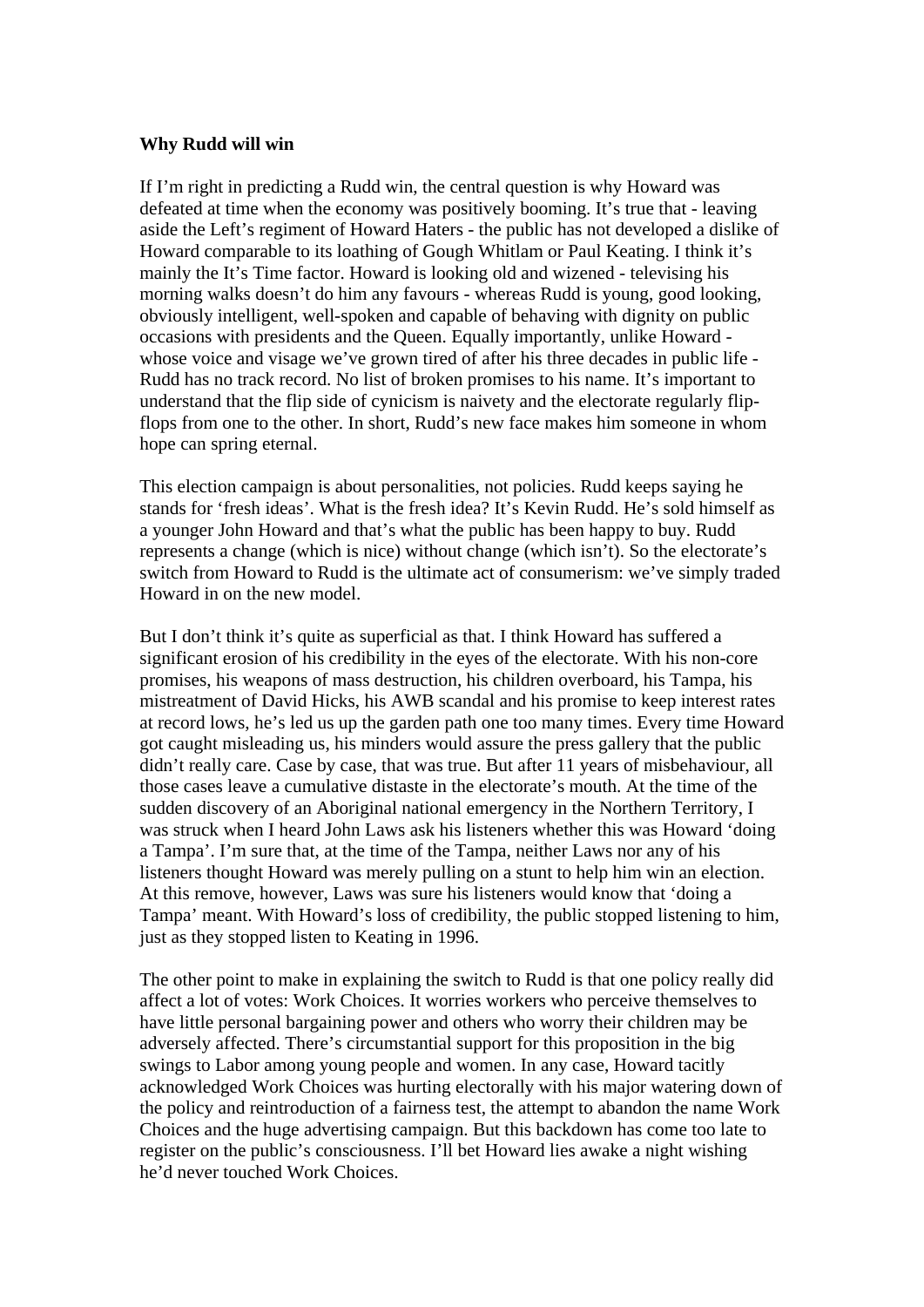### **Me tooism**

One of the most widely remarked features of this campaign is the way Rudd has said 'me too' to so many of the Government's policies. But though this may be the most extreme example we've seen, it's by no means the first. As you recall, Howard tried to make himself a 'small target' when he beat Keating in 1996. He promised 'never ever' to introduce a GST, abandoned a lifetime of opposition to Medicare and played down any plans he had to reform industrial relations. Me tooism is a strategy that appeals to oppositions. In any argument over policy, government's have an inbuilt advantage because they enjoy the authority of office. It's the government that's best able to introduce policies it hopes will 'wedge' its opponents, dividing them internally. Howard wedged Labor so successfully over the years that it has learnt to protect itself by instantaneously agreeing to every policy Howard proposes.

But me tooism is best seen as one way of competing, with clues to what's happening coming from Hotelling's law. Labor has sought to make its product indistinguishable from the Liberals' in areas where the Libs are perceived by voters to be more capable (such as the economy, defence and security), but sought to differentiate its product in areas where Labor's perceived to be more capable (education, health, the environment and industrial relations). So Labor has not said me too in these areas, but has sought to focus the election debate upon them. But me too is a game for both sides. Consider all the respects in which Howard sought to narrow the gap with Labor because he was fighting on Labor territory and wanted to shift debate back to his own territory: he has heavily modified Work Choices by restoring a safety-net, completely reversed his scepticism on climate change and opposition to an emissions trading scheme, suddenly discovered a belief in symbolic reconciliation, gone cold on nuclear power and stumped up big bucks for water, tertiary education, hospitals and child care.

## **What kind of a man is Rudd?**

Australian election campaigns have become more presidential and so have the day-today operations of government - that is, more centred on the personality and preferences of the prime minister. That's been true of Howard; it will be truer of Rudd. The Libs have always been a leader-calls-the-shots party, whereas Labor has been more democratic, with caucus having the final say. Rudd seems more self-willed in the style of a Liberal prime minister, as revealed by his unilateral announcement that he, not caucus, will decide who gets into cabinet. The question is whether, once Labor is safely back into government, the rest of the parliamentary party is still willing to stifle their differing preferences in the way they have been in their efforts to defeat the cleverest politician of our age, John Howard. My guess is they won't be, and that Rudd will face a fair bit of internal dissent.

With all of Rudd's me tooing, there is a suspicion in many people's minds that, once he's installed, he'll be revealed to be something other than he presented himself as before the election. Liberal supporters fear he'll reveal himself as a closet socialist; Labor supporters hope he'll reveal himself as any kind of socialist. I suspect both sides will be surprised - that, with Rudd, what you see is what you get. He really is just the younger version of John Howard he's portrayed himself as. I believe he's a very conservative man, with views on foreign affairs, defence, national security and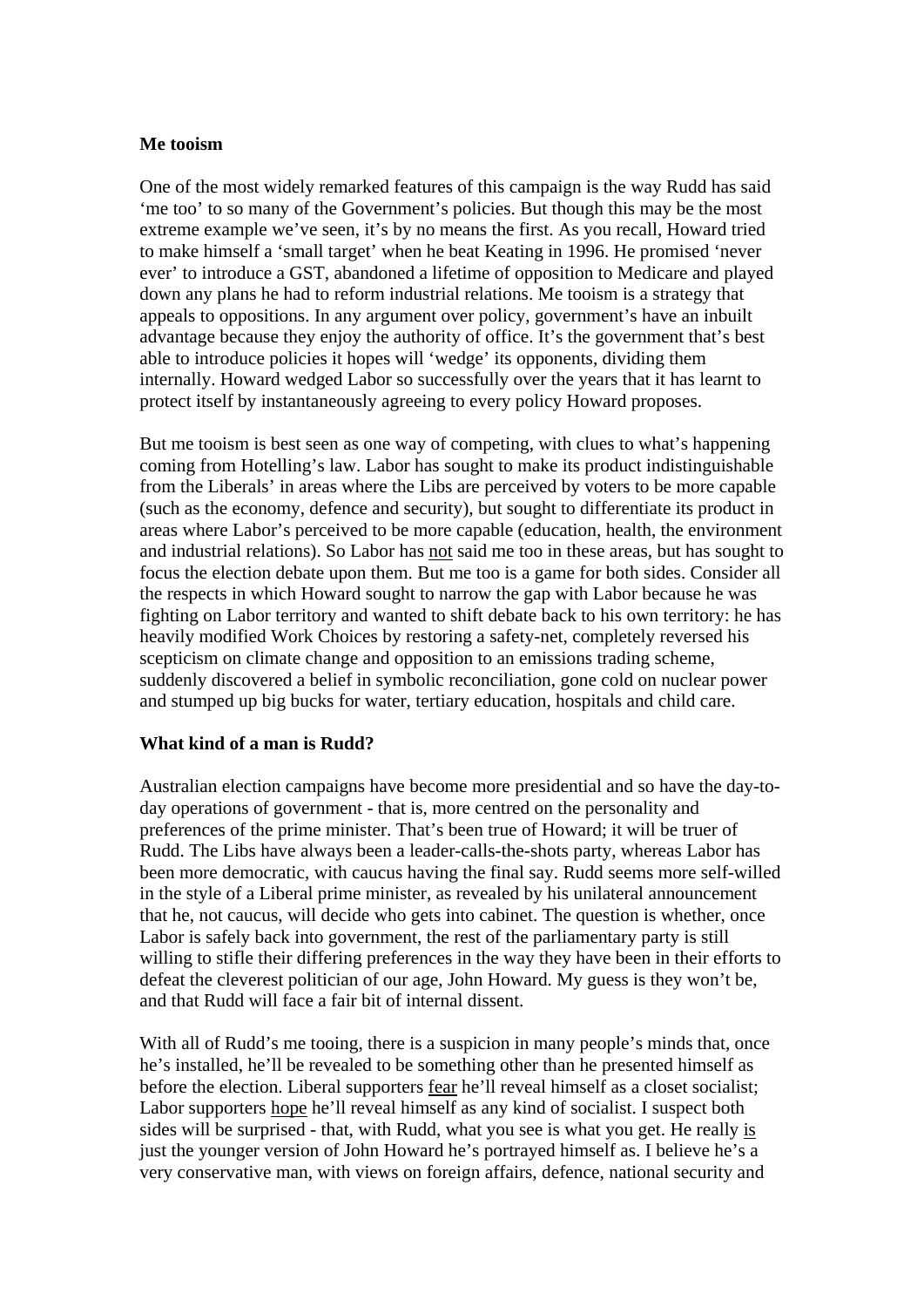terrorism that are little distinguishable from Howard's (even on Iraq), and views on economic issues that aren't far from Howard's, either. Despite the Libs laughable attempt to portray him as a tool of the union movement (like Bob Hawke was, d'ya mean?) and imaginary claim that he would return us to centralised wage-fixing, the changes he'll make to the now heavily modified Work Choices are quite cautious.

I suspect Rudd is big on tactics, but weak on strategy. You can see that in his decision to adopt 90 per cent of Howard's tax cuts. As a political tactic, this was smart: he knew the Libs' advantage on taxation meant he couldn't win a comparison of rival tax cuts, so by matching the Libs he removed taxation as an election issue. As a strategy, however, it left much to be desired. He claimed that the hugely expensive areas education and health were his highest priorities but, at the first opportunity to spend \$31 billion on cutting tax rather than fixing education and health, he seized it. Nor was he prepared to use a refusal to match Howard's tax cut to demonstrate his superior credentials as an economic manager and economic conservative.

Rudd is highly ambitious and I suspect his ambition outweighs his commitment to Labor values. If so, he'll be good at winning elections, but not at knowing why he wants to win apart from the obvious. He'll survive for a long time, but achieve surprisingly little. He's not a class warrior nor highly ideological, but he is a control freak, who looks set to expand the role of his own department. He's self-willed, a tough boss, a hard worker and a detail-man.

#### **Rudd as an economic manager and reformer**

This is not a good election to win. The longstanding pattern is for federal governments to be tossed out only after they've presided over a recession. That's true of the Whitlam, Fraser and Hawke/Keating governments. But the Howard government will be the exception to the rule: it presided over 11 years of strong economic growth, low inflation and falling unemployment, all the time grinding into the public's consciousness its claim that Labor was a hopeless economic manager. The Rudd government is unlikely to be as lucky as the Howard government. With the expansion phase now in its 17th year, the chances of recession occurring some time in the next three years would have to be high. And in the meantime, of course, the Reserve will be grappling with a runaway economy, possibly raising rates a fair bit further. So there's a fair chance the Howard government will go down in history as an exemplary economic manager, whereas Labor's reputation as hopeless economic manager will be confirmed for a generation. Added to this we have a government that said me too to pretty much all of the Howard government's now clearly inappropriate three years of tax cuts and general spending spree. It's standard practice for incoming governments to use their first budget to change the direction of their pre-election rhetoric and also clean out a lot of the favourite spending programs of their predecessors. Labor has announced spending cuts it says are worth \$3 billion and also made noises about establishing a razor gang. The press gallery has treated these announcements with scepticism; if it knew a bit more economic history it wouldn't.

I think that when economists look back on the economic record of the Howard government they'll conclude it had such good luck it didn't have to try very hard and, in fact, didn't try very hard. They spent so long telling us what good managers they were they came to believe their own bulldust. Paradoxically, Labor's reputation as a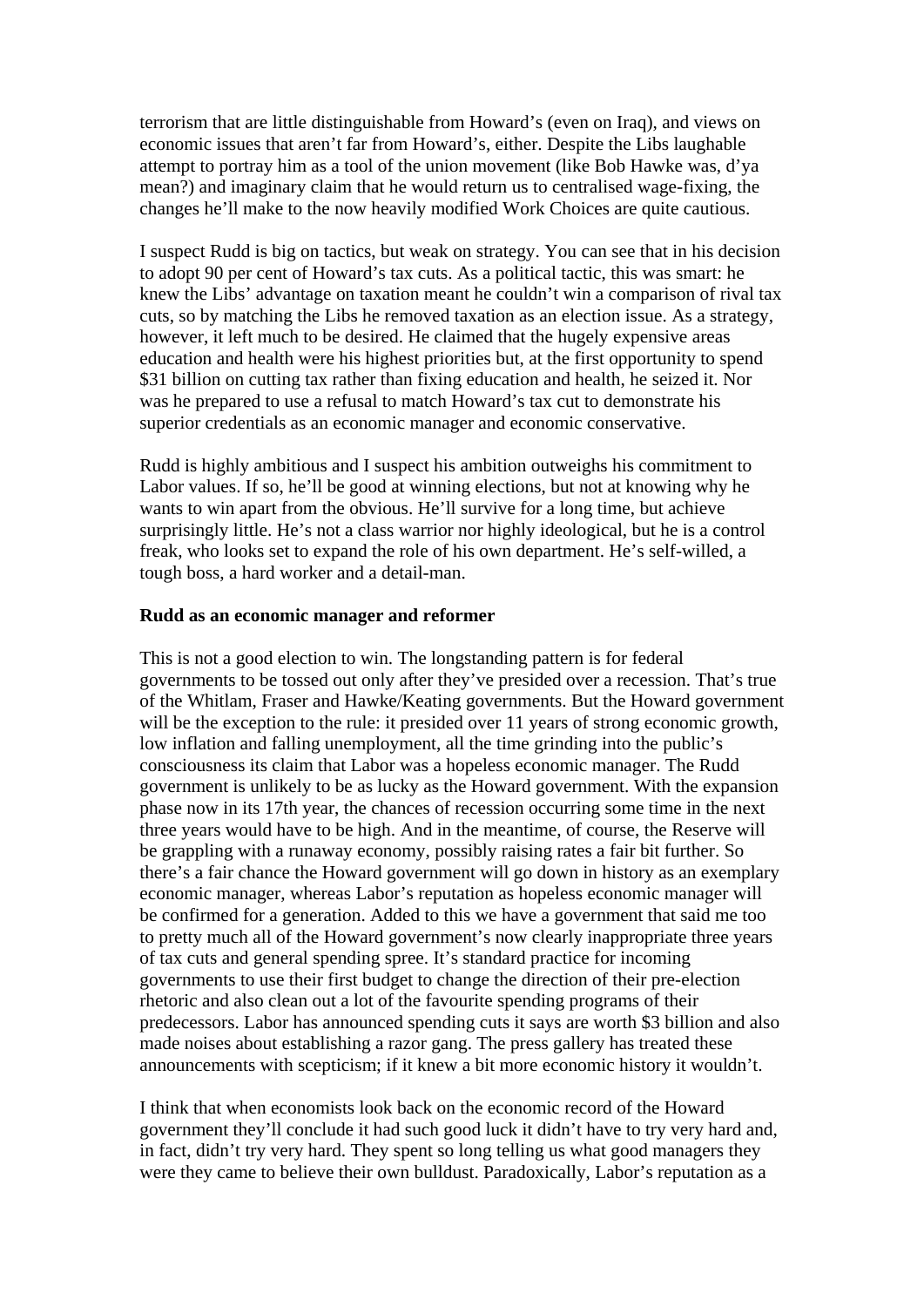hopeless economic manager means it knows it must always try hard on economic policy if it wants to survive in government. Similarly, when you're a Liberal you can afford to take the business community for granted, but when you're Labor you always have something to prove. Rudd Labor will be seeking legitimacy and will try hard to establish good relations with business. Labor is likely to listen more closely to Treasury, and Treasury stands a good chance of giving Rudd and Wayne Swan something to believe in and fight for, just as it did Keating. Between Treasury and Professor Ross Garnaut, I expect Labor's implementation of the tradable emissions regime to be quite sensibly done. It wouldn't be realistic to expect a Rudd government to be as committed to micro reform as Treasurer Keating was - the days of continuous reform are gone - but I do think there's a good change it will be more interested in reform than the Howard government was.

Labor will not, of course, have control of the Senate. But nor are the Libs likely to retain control - certainly not after the new senators take their places in July. The balance of power is likely to be held by the Greens, which raises a novel circumstance. In the past, having the Australian Democrats holding the balance of power acted as a brake on Labor implementing some of its more radical policies, probably no bad thing. But now with the Greens in may be that Labor has to make some of its policies more radical to get them through.

## **Observations on monetary policy**

Over the past couple of years the Reserve Bank has developed a clear modus operandi in which it waits for the quarterly CPI release, revises its inflation forecast on the basis of the new information and then adjusts the stance of policy if necessary at the board meeting about two weeks later. This says rates are most likely to be adjusted at the February, May, August and November meetings. This established MO has many attractions for the Reserve. For a start, the timing of the quarterly Statement on Monetary Policy has been adjusted to come soon after those board meetings and also come shortly before the half-yearly appearances before the parliamentary committee. This means that, whether or not the board decides to move, only a few days pass before the Reserve is able to provide a highly detailed exposition of its reasoning. A late draft of the SoMP would be available at the time of the meeting. It's always difficult for central bankers to make a detailed public statement - or worse, be subjected to detailed public questioning by their parliamentary masters - when the case for a rate change has become apparent, but before they've had a chance to put it into effect. They always want to be in a position to assert that, in present circumstances, the current policy setting is 'about right'. So the beauty of this alignment of meeting, SoMP and hearing is that it maximises the chance of the central bankers been able to report publicly after they've acted, not before.

Another advantage of this MO is that it focuses attention on inflation and the prospects for inflation. Rate rises are never popular, but neither is inflation, and this alignment - acting so soon after the release of the CPI - highlights the Reserve's justification for its unpopular action. When you're trying to control inflation expectations, it's important to keep reminding the public that you're obsessive about controlling actual inflation and about achieving your target. But it's worth remembering - as we were reminded by Glenn Stevens's statement last week - that while inflation is the end result we're worried about, it's excessive growth that's the